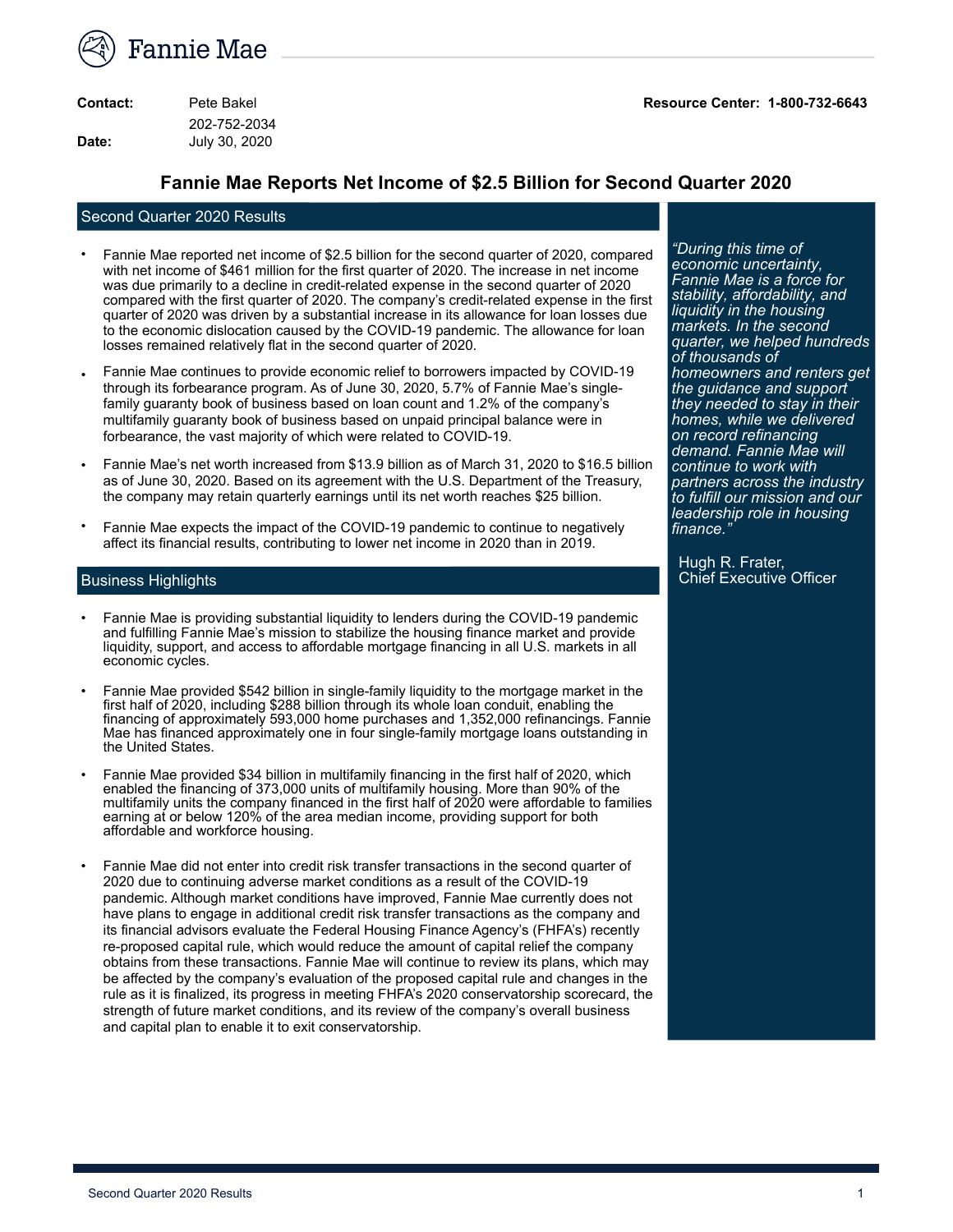

WASHINGTON, DC — Fannie Mae (FNMA/OTCQB) reported net income of \$2.5 billion and comprehensive income of \$2.5 billion for the second quarter of 2020, compared with net income of \$461 million and comprehensive income of \$476 million for the first quarter of 2020. The increase in net income was due primarily to a decline in creditrelated expense in the second quarter of 2020 compared with the first quarter of 2020. The company's credit-related expense in the first quarter of 2020 was driven by a substantial increase in its allowance for loan losses due to the economic dislocation caused by the COVID-19 pandemic. The allowance for loan losses remained relatively flat in the second quarter of 2020.

## Fannie Mae Response to COVID-19

In March 2020, the COVID-19 outbreak in the United States was declared a national emergency. The COVID-19 pandemic resulted in stay-at-home orders, school closures, and widespread business shutdowns across the country. Although business activity has begun to resume to varying degrees, the speed and nature of the resumption of economic activity remains highly uncertain. The COVID-19 pandemic continues to have a significant impact on Fannie Mae's business and financial results.

#### **Fannie Mae Response**

Fannie Mae is taking a number of actions to help borrowers, renters, lenders, and its employees manage the negative impact of the COVID-19 pandemic.

#### *Borrowers and Renters*

- *•* Fannie Mae has implemented new policies to enable the company's single-family and multifamily loan servicers to better assist borrowers and renters impacted by COVID-19, including to:
	- provide forbearance to single-family borrowers reporting they are experiencing a financial hardship due to the COVID-19 outbreak for up to 180 days, and at the borrower's request, extend the forbearance period up to a maximum of 12 months total; approximately 972,000 single-family loans in the company's book of business were in forbearance as of June 30, 2020;
	- offer options following forbearance, including a repayment plan, payment deferral, or a loan modification that aims to maintain or reduce a borrower's monthly payment;
	- suspend foreclosures and foreclosure-related activities for single-family properties through at least August 31, 2020, other than for vacant or abandoned properties;
	- report as current to credit bureaus homeowners who comply with their forbearance plan and were current prior to receiving COVID-19-related forbearance and provide that no late fees are charged for homeowners in a forbearance plan; and
	- provide forbearance to multifamily borrowers experiencing a financial hardship due to the COVID-19 outbreak for up to 6 months on the condition that the borrower suspend all renter evictions for nonpayment of rent during the forbearance period, through the 120-day eviction moratorium under the CARES Act, which ended on July 25, 2020, or any longer period required by state or local law.
- Fannie Mae created the #HeretoHelp educational effort and updated the company's **KnowYourOptions.com** website to help keep people in their homes, providing information and resources on relief options for borrowers and renters impacted by COVID-19. The website includes the Renters Resource Finder, an online tool that allows renters to enter their building address to determine whether they live in a Fannie Mae-financed property and learn what resources they can access for help. Resources include access to Fannie Mae's Disaster Response Network, which offers free assistance to renters in Fannie Mae-financed rental properties, such as HUD-approved housing counselors that can help create a personalized action plan, offer financial coaching and budgeting, and provide other support.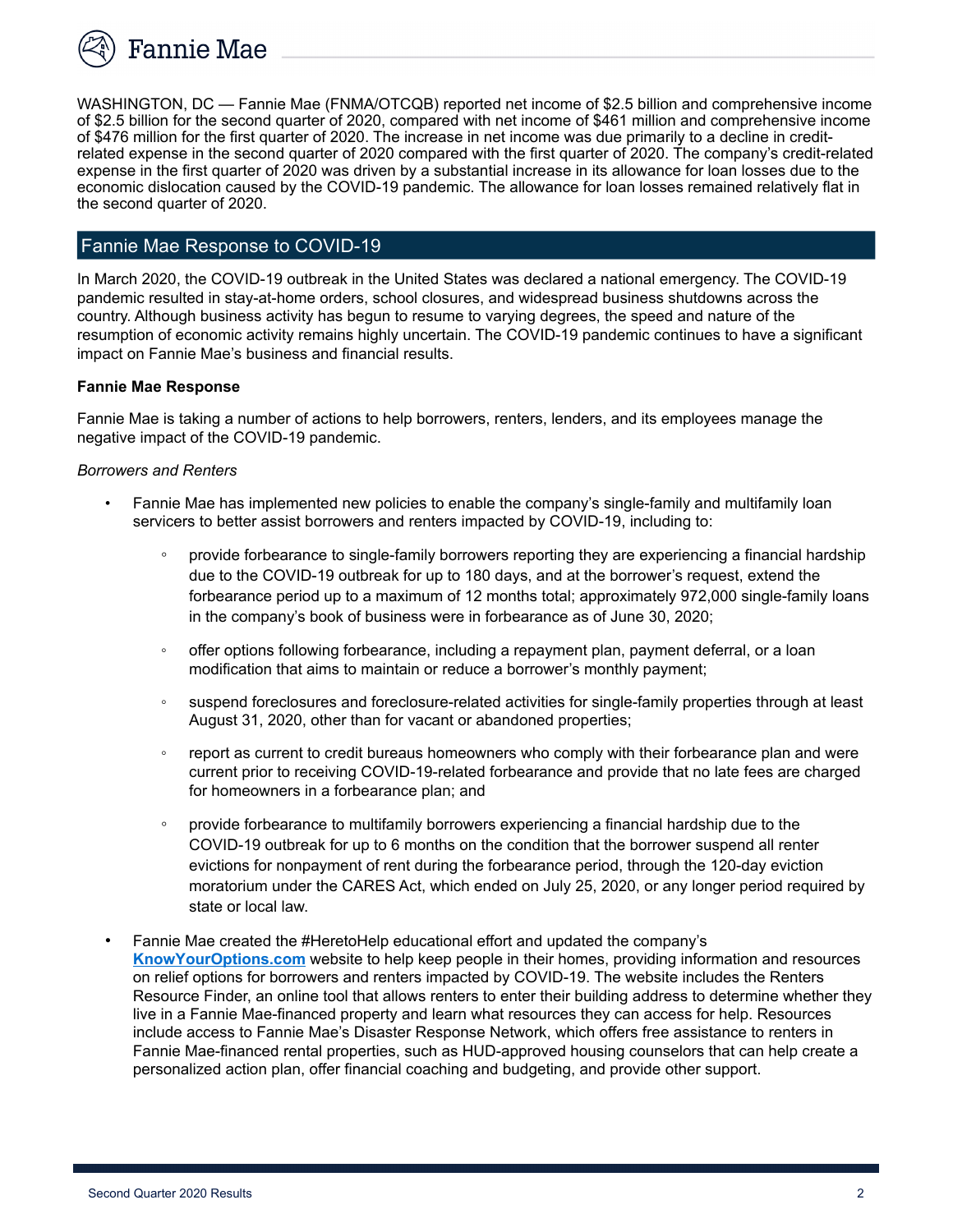Fannie Mae

#### *Lenders*

- *•* Fannie Mae provided more than \$453 billion in liquidity to the single-family and multifamily mortgage markets from the beginning of March 2020 through June 2020, including more than \$241 billion through the company's whole loan conduit to support small and mid-sized lenders, including community lenders, fulfilling Fannie Mae's mission to stabilize the housing finance market and provide liquidity, support, and access to affordable mortgage financing in all U.S. markets in all economic cycles.
- Fannie Mae limited the duration of single-family servicers' obligations to advance principal and interest payments on delinquent loans to four months.
- Fannie Mae continues to build its digital mortgage capabilities, enabling the company to adapt quickly to lenders' needs. In addition, the company is offering measures to help ensure lenders have the clarity and flexibility to continue to lend in a prudent and responsible manner during the COVID-19 pandemic. These measures include: offering additional methods of obtaining verbal verification of borrower employment; using the company's digital tools to offer flexibilities related to the lender's process for obtaining inspections and appraisals; and allowing remote online notarization options.

#### *Employees*

- *•* Fannie Mae has taken steps to protect the safety and resiliency of its workforce. The company has required nearly all of its workforce to work remotely since mid-March and continues to assess when it will be safe for employees to return to the office.
- To date, the company's business resiliency plans and technology systems have effectively supported its company-wide telework arrangement, allowing Fannie Mae to continue its critical function of supporting mortgage market liquidity.
- Fannie Mae offers support services and resources for employees and their families affected by COVID-19, including the company's Employee Assistance Program that provides a helpline number to support loved ones who may not be covered otherwise.
- Fannie Mae continued to pay most contractors (e.g., cafeteria staff) and accelerated payments to identified small businesses.

#### **Risks and Uncertainties**

Fannie Mae's current forecasts and expectations relating to the impact of the COVID-19 pandemic are subject to many uncertainties and may change, perhaps substantially. It is difficult to assess or predict the impact of this unprecedented event on the company's business, financial results, or financial condition. Factors that will impact the extent to which the COVID-19 pandemic affects the company's business, financial results, and financial condition include: the duration, spread, and severity of COVID-19 outbreaks; the actions taken to contain the virus or treat its impact, including government actions to mitigate the economic impact of the pandemic; the extent to which consumers, workers, and families feel safe resuming business activities and school; the nature and extent of the forbearance, modification, and other loss mitigation options borrowers affected by the pandemic obtain from Fannie Mae; accounting elections and estimates relating to the impact of the COVID-19 pandemic; borrower and renter behavior in response to the pandemic and its economic impact; how quickly and to what extent normal economic and operating conditions can resume, including whether any future outbreaks interrupt economic recovery; and how quickly and to what extent affected borrowers, renters, and counterparties can recover from the negative economic impact of the pandemic. See "Risk Factors" in the company's Second Quarter 2020 Form 10-Q for a discussion of the risks to the company's business, financial results, and financial condition relating to the COVID-19 pandemic. See "Forward-Looking Statements" in the company's Second Quarter 2020 Form 10-Q for a discussion of factors that could cause actual conditions, events, or results to differ materially from those described in the company's forecasts, expectations, and other forward-looking statements in this release.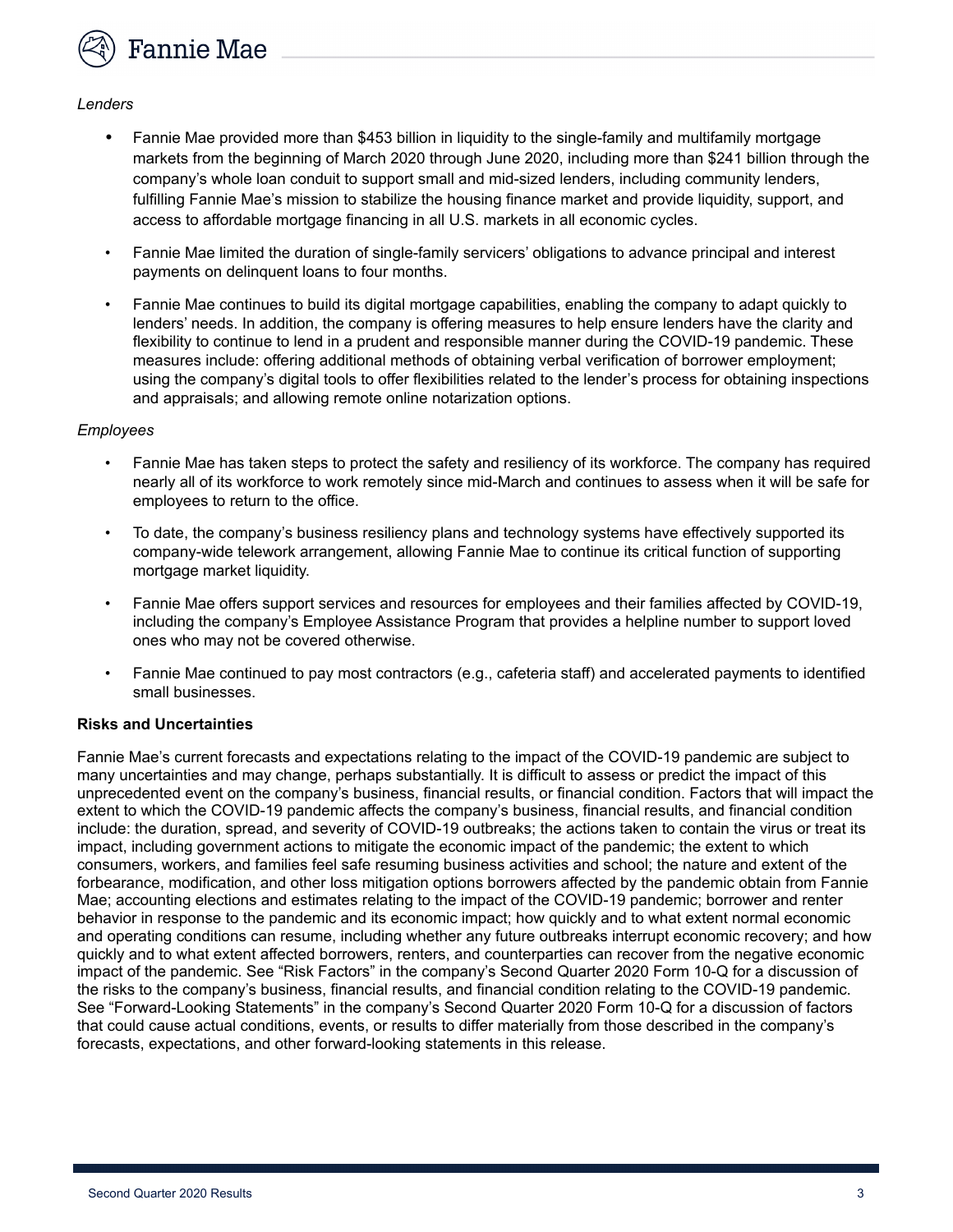

| <b>Summary of Financial Results</b>                              |                   |    |             |    |          |    |             |             |
|------------------------------------------------------------------|-------------------|----|-------------|----|----------|----|-------------|-------------|
| (Dollars in millions)                                            | <b>2Q20</b>       |    | <b>1Q20</b> |    | Variance |    | <b>2Q19</b> | Variance    |
| Net interest income                                              | \$<br>5,777<br>\$ |    | 5,347       | \$ | 430      | \$ | 5,227       | \$<br>550   |
| Fee and other income                                             | 90                |    | 120         |    | (30)     |    | 113         | (23)        |
| Net revenues                                                     | 5,867             |    | 5,467       |    | 400      |    | 5,340       | 527         |
| Investment gains (losses), net                                   | 149               |    | (158)       |    | 307      |    | 461         | (312)       |
| Fair value losses, net                                           | (1,018)           |    | (276)       |    | (742)    |    | (754)       | (264)       |
| Administrative expenses                                          | (754)             |    | (749)       |    | (5)      |    | (744)       | (10)        |
| Credit-related income (expenses):                                |                   |    |             |    |          |    |             |             |
| Benefit (provision) for credit losses                            | (12)              |    | (2,583)     |    | 2,571    |    | 1,225       | (1,237)     |
| Foreclosed property expense                                      | (10)              |    | (80)        |    | 70       |    | (128)       | 118         |
| Total credit-related income (expenses)                           | (22)              |    | (2,663)     |    | 2,641    |    | 1,097       | (1, 119)    |
| Temporary Payroll Tax Cut Continuation Act of 2011 ("TCCA") fees | (660)             |    | (637)       |    | (23)     |    | (600)       | (60)        |
| Credit enhancement expense                                       | (360)             |    | (376)       |    | 16       |    | (276)       | (84)        |
| Change in expected credit enhancement recoveries                 | 273               |    | 188         |    | 85       |    |             | 273         |
| Other expenses, net                                              | (261)             |    | (218)       |    | (43)     |    | (203)       | (58)        |
| Income before federal income taxes                               | 3,214             |    | 578         |    | 2,636    |    | 4,321       | (1, 107)    |
| Provision for federal income taxes                               | (669)             |    | (117)       |    | (552)    |    | (889)       | 220         |
| Net income                                                       | 2,545             | \$ | 461         | S  | 2,084    | \$ | 3,432       | \$<br>(887) |
| <b>Total comprehensive income</b>                                | \$<br>2,532       | \$ | 476         | \$ | 2,056    | \$ | 3,365       | \$<br>(833) |

**Net revenues**, which consist of net interest income and fee and other income, were \$5.9 billion for the second quarter of 2020, compared with \$5.5 billion for the first quarter of 2020.

Net interest income was \$5.8 billion for the second quarter of 2020, compared with \$5.3 billion for the first quarter of 2020. The increase in net interest income was due primarily to higher amortization income driven by an increase in mortgage prepayment activity as a result of the historically low interest rate environment in the second quarter of 2020. The company's net interest income for the second quarter of 2020 was impacted by an update to the application of its accounting policy for nonaccrual loans that allowed the company to continue accruing interest income on delinquent loans that were current as of March 1, 2020 and have been negatively impacted by the COVID-19 pandemic. As a result of this update, the company recognized \$1.5 billion in net interest income related to these loans in the second quarter. See "Note 1, Summary of Significant Accounting Policies—New Accounting Guidance" in the company's Second Quarter 2020 Form 10-Q for more information on the company's policy for nonaccrual loans.



## **Net Interest Income (Dollars in Billions)**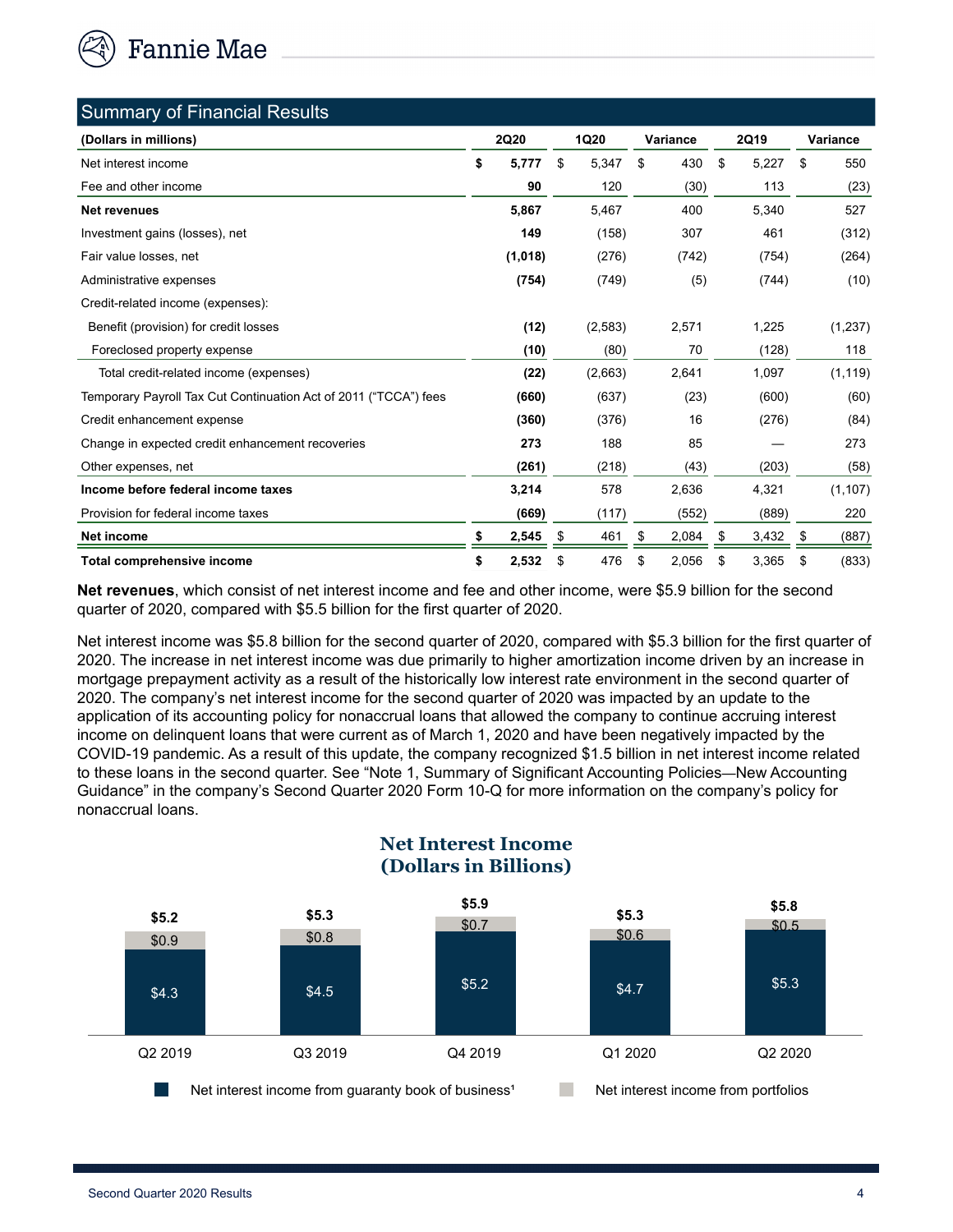

<sup>(1)</sup> Includes revenues generated by the 10 basis point guaranty fee increase the company implemented pursuant to the TCCA, the incremental revenue from which is remitted to Treasury and not retained by Fannie Mae.

**Net fair value losses** were \$1.0 billion in the second quarter of 2020, compared with \$276 million in the first quarter of 2020. The increase in net fair value losses in the second quarter of 2020 was driven primarily by a shift from gains to losses on Connecticut Avenue Securities® (CAS) debt reported at fair value resulting from tightening spreads between CAS debt yields and LIBOR during the second quarter of 2020.





**Credit-related income (expense)** consists of a benefit or provision for credit losses and foreclosed property expense. Credit-related expense decreased to \$22 million in the second quarter of 2020 from \$2.7 billion in the first quarter of 2020. Credit-related expense in the first quarter was driven by a substantial increase in the allowance for loan losses due to the economic dislocation caused by the COVID-19 pandemic. The allowance for loan losses remained relatively flat in the second quarter of 2020.



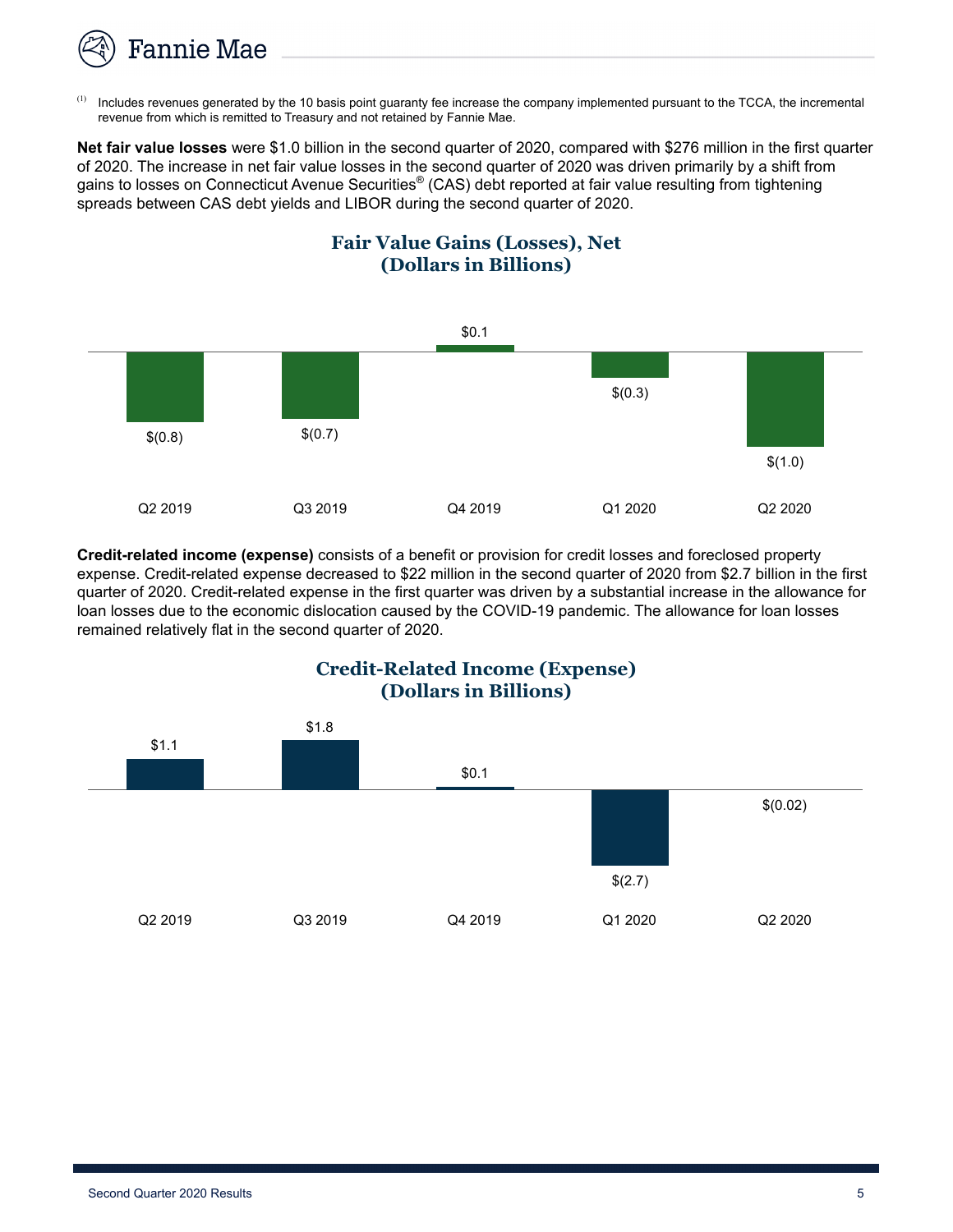

**Net investment gains** were \$149 million in the second quarter of 2020, compared with net investment losses of \$158 million in the first quarter of 2020. The shift to net investment gains in the second quarter of 2020 was due primarily to an increase in the fair value of single-family held-for-sale loans in the second quarter of 2020.

## **Investment Gains (Losses), Net (Dollars in Billions)**



## Providing Liquidity and Support to the Market

Fannie Mae's mission is to provide a stable source of liquidity to support housing for low-and moderate-income borrowers and renters. In the first half of 2020, more than 90% of the multifamily units the company financed were affordable to families earning at or below 120% of the area median income, providing support for both affordable and workforce housing.

Through its single-family and multifamily business segments, Fannie Mae provided more than \$575 billion in liquidity to the mortgage market in the first half of 2020, including \$288 billion through its whole loan conduit, enabling the financing of approximately 2.3 million home purchases, refinancings, or rental units.

## **Fannie Mae Provided More Than \$575 Billion in Liquidity in the First Half of 2020**

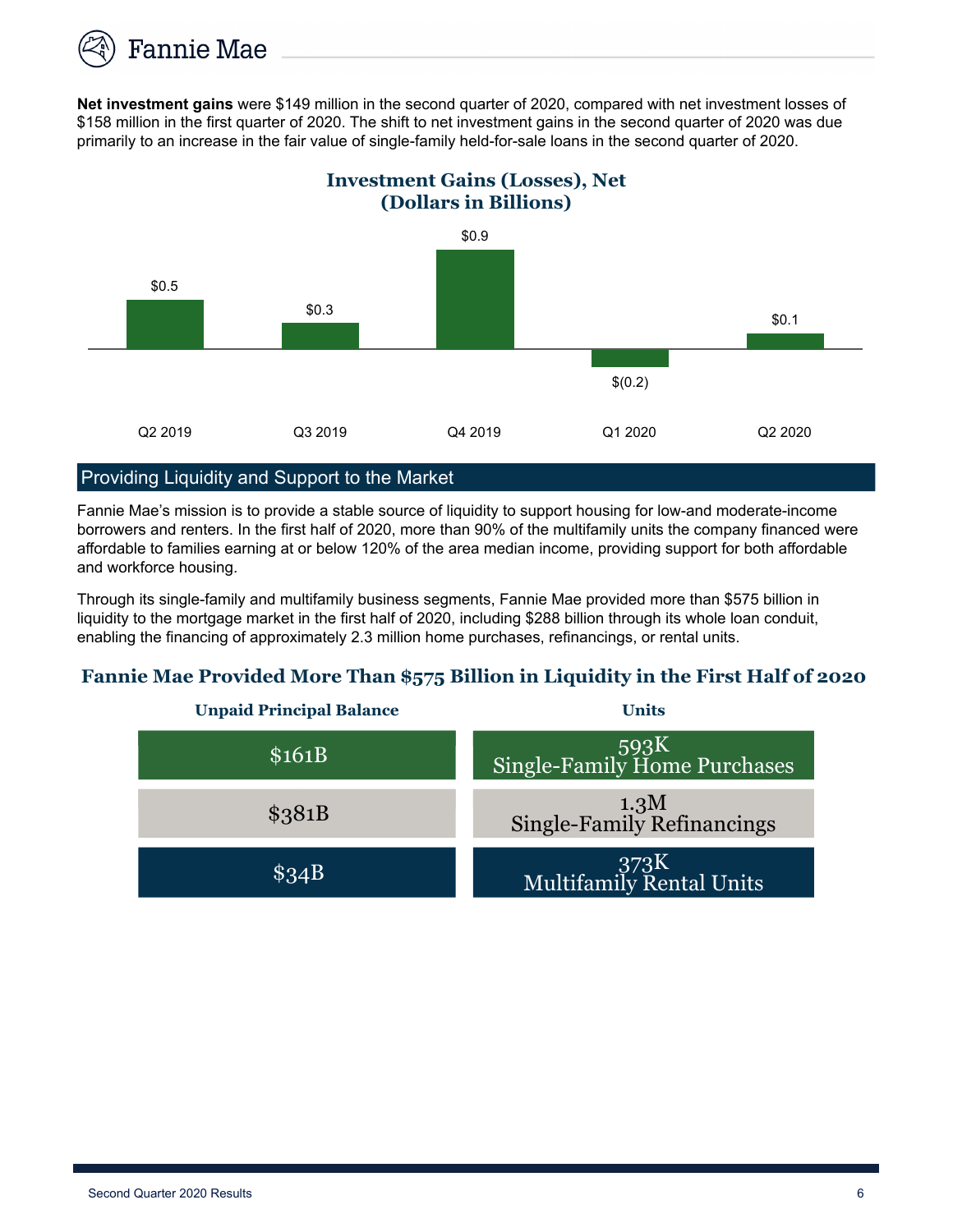

#### Business Segments

Fannie Mae's two reportable business segments—Single-Family and Multifamily—engage in complementary business activities to provide liquidity, access to credit, and affordability in all U.S. housing markets at all times, while effectively managing risk.

| <b>Single-Family Business Financial Results</b> |  |  |
|-------------------------------------------------|--|--|
|                                                 |  |  |

| (Dollars in millions)                            | <b>2Q20</b> | 1Q20      | <b>Variance</b> | 2Q19        | Variance    |
|--------------------------------------------------|-------------|-----------|-----------------|-------------|-------------|
| Net interest income                              | \$4,939     | \$4,541   | \$<br>398       | \$<br>4,419 | \$<br>520   |
| Fee and other income                             | 71          | 94        | (23)            | 88          | (17)        |
| <b>Net revenues</b>                              | 5,010       | 4,635     | 375             | 4,507       | 503         |
| Investment gains (losses), net                   | 96          | (152)     | 248             | 417         | (321)       |
| Fair value gains (losses), net                   | (1,030)     | (460)     | (570)           | (758)       | (272)       |
| Administrative expenses                          | (625)       | (629)     | 4               | (634)       | 9           |
| Credit-related income (expense)                  | 216         | (2,250)   | 2,466           | 1,126       | (910)       |
| <b>TCCA</b> fees                                 | (660)       | (637)     | (23)            | (600)       | (60)        |
| Credit enhancement expense                       | (307)       | (316)     | 9               | (229)       | (78)        |
| Change in expected credit enhancement recoveries | 208         | 58        | 150             |             | 208         |
| Other expenses, net                              | (252)       | (163)     | (89)            | (189)       | (63)        |
| Income before federal income taxes               | 2,656       | 86        | 2,570           | 3,640       | (984)       |
| Provision for federal income taxes               | (556)       | (18)      | (538)           | (769)       | 213         |
| <b>Net income</b>                                | \$2,100     | \$<br>68  | 2,032<br>\$     | \$2,871     | (771)<br>\$ |
| Serious delinguency rate                         | 2.65<br>%   | 0.66<br>% |                 | 0.70<br>%   |             |

#### *Business Highlights*

- *•* The average single-family conventional guaranty book of business increased by over \$50 billion during the second quarter of 2020. The average charged guaranty fee, net of Temporary Payroll Tax Cut Continuation Act of 2011 (TCCA) fees, on the single-family conventional guaranty book increased from 43.8 basis points as of March 31, 2020 to 44.2 basis points as of June 30, 2020.
- Fannie Mae's average charged guaranty fee on newly acquired conventional single-family loans, net of TCCA fees, decreased 2.7 basis points to 46.7 basis points in the second quarter of 2020 from 49.4 basis points in the first quarter of 2020, driven primarily by the stronger credit profile of the single-family loans acquired in the second quarter of 2020 compared with the first quarter of 2020.
- Single-family acquisition volume was over \$350 billion in the second quarter of 2020, an increase of 84% compared with the first quarter of 2020. The increase was driven by a \$137 billion increase in refinance volume due to the historically low interest rate environment, resulting in the highest level of refinance volumes in any quarter since the third quarter of 2003.
- The single-family serious delinquency rate increased to 2.65% as of June 30, 2020, from 0.66% as of March 31, 2020, due to economic dislocation caused by the COVID-19 pandemic, which increased borrower participation in forbearance plans. The single-family serious delinquency rate excluding loans in forbearance was 0.59% as of June 30, 2020. Single-family seriously delinquent loans are loans that are 90 days or more past due or in the foreclosure process.
- As of June 30, 2020, 5.7% of Fannie Mae's single-family guaranty book of business based on loan count were in forbearance, the vast majority of which were related to COVID-19; 25% of these loans in forbearance were still current.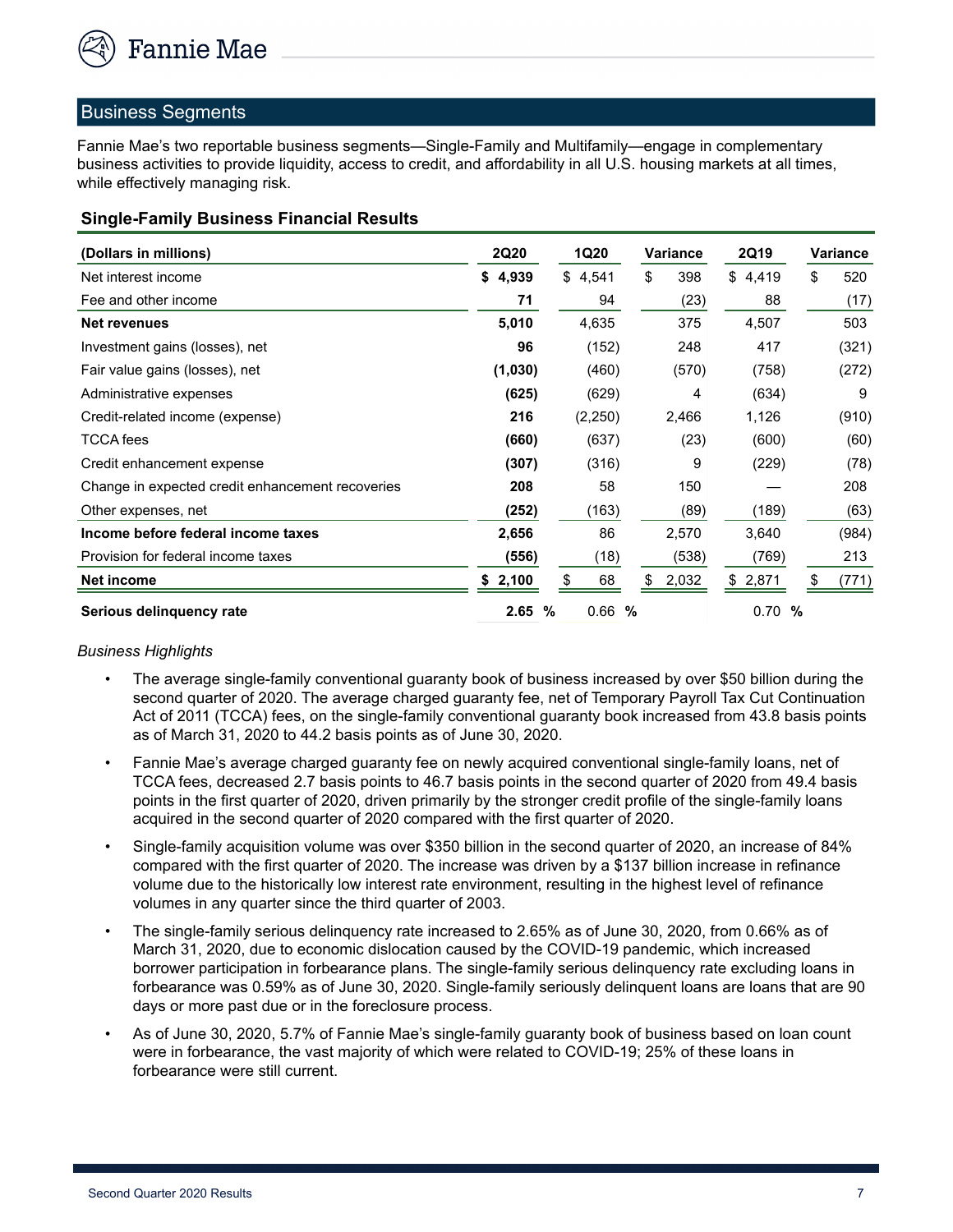

#### **Multifamily Business Financial Results**

| (Dollars in millions)                            |     | <b>2Q20</b> |    | <b>1Q20</b> | <b>Variance</b> |       | 2Q19 |           | Variance |       |
|--------------------------------------------------|-----|-------------|----|-------------|-----------------|-------|------|-----------|----------|-------|
| Net interest income                              | \$  | 838         | \$ | 806         | \$              | 32    | \$   | 808       | \$       | 30    |
| Fee and other income                             |     | 19          |    | 26          |                 | (7)   |      | 25        |          | (6)   |
| Net revenues                                     |     | 857         |    | 832         |                 | 25    |      | 833       |          | 24    |
| Fair value gains (losses), net                   |     | 12          |    | 184         |                 | (172) |      | 4         |          | 8     |
| Administrative expenses                          |     | (129)       |    | (120)       |                 | (9)   |      | (110)     |          | (19)  |
| Credit-related expense                           |     | (238)       |    | (413)       |                 | 175   |      | (29)      |          | (209) |
| Credit enhancement expense                       |     | (53)        |    | (60)        |                 | 7     |      | (47)      |          | (6)   |
| Change in expected credit enhancement recoveries |     | 65          |    | 130         |                 | (65)  |      |           |          | 65    |
| Other income (expenses), net                     |     | 44          |    | (61)        |                 | 105   |      | 30        |          | 14    |
| Income before federal income taxes               |     | 558         |    | 492         |                 | 66    |      | 681       |          | (123) |
| Provision for federal income taxes               |     | (113)       |    | (99)        |                 | (14)  |      | (120)     |          |       |
| Net income                                       | \$. | 445         | \$ | 393         |                 | 52    | \$   | 561       | \$       | (116) |
| Serious delinguency rate                         |     | 1.00        | %  | 0.05        | %               |       |      | 0.05<br>% |          |       |

#### *Business Highlights*

- *•* The multifamily guaranty book of business increased by over \$12 billion during the second quarter of 2020 to nearly \$360 billion. The average charged guaranty fee on the multifamily book was stable compared with the prior quarter at approximately 72 basis points as of June 30, 2020.
- New multifamily business volume was \$34 billion in the first half of 2020. Approximately \$48 billion of new business capacity remains under the \$100 billion multifamily business volume cap structure for the fivequarter period ending December 31, 2020.
- The multifamily serious delinquency rate increased to 1.00% as of June 30, 2020 from 0.05% as of March 31, 2020, due to the economic dislocation caused by the COVID-19 pandemic, which increased borrower participation in forbearance plans. The multifamily serious delinquency rate excluding loans in forbearance was 0.09% as of June 30, 2020. Multifamily seriously delinquent loans are loans that are 60 days or more past due.
- As of June 30, 2020, based on unpaid principal balance, 1.2% of Fannie Mae's multifamily guaranty book of business was in forbearance, the vast majority of which were related to COVID-19. Seniors Housing loans, which constituted 5% of the company's multifamily guaranty book of business as of June 30, 2020, comprised nearly half of the total multifamily unpaid principal balance of loans in forbearance.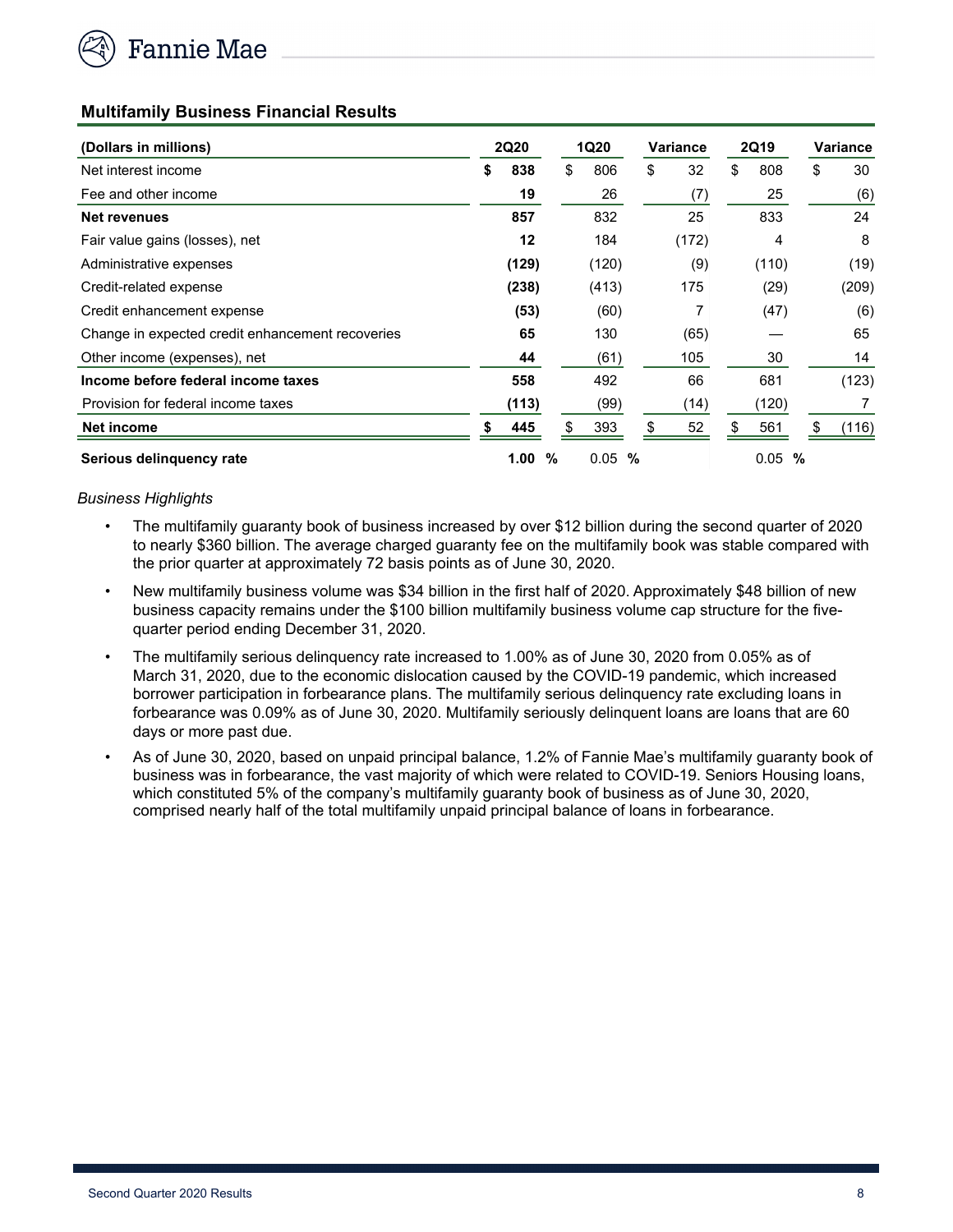

#### Proposed Capital Framework

On May 20, 2020, FHFA released a proposed new regulatory capital framework for Fannie Mae and Freddie Mac. The proposed framework is expected to require Fannie Mae to hold significantly more capital than the rule FHFA first proposed in June 2018. The proposed rule includes a mortgage-risk-sensitive framework, similar to the 2018 proposal, but differs from the 2018 proposal in a number of ways, including the following:

- The proposed rule includes supplemental capital requirements relating to the amount and form of the capital the company holds, based on definitions of capital used in U.S. banking regulators' regulatory capital framework. The proposal specifies complementary leverage-based and risk-based requirements, which together determine the requirements for each tier of capital;
- The proposed rule requires Fannie Mae to hold capital buffers that can be drawn down in periods of financial stress and then rebuilt over time as economic conditions improve. If Fannie Mae falls below the prescribed buffer amounts, the company must restrict capital distributions such as stock repurchases and dividends, as well as discretionary bonus payments to executives, until the buffer amounts are restored;
- The proposed rule provides less capital relief for credit risk transfer activities than the 2018 proposal;
- The proposed rule imposes specific minimum percentages, or "floors," on the risk-weight applicable to single-family and multifamily exposures, as well as to retained portions of credit risk transfer transactions; and
- The proposed rule incorporates additional elements based on U.S. banking regulators' regulatory capital framework, including the introduction of the advanced approach to complement the standardized approach for measuring risk-weighted assets.

The capital requirements and buffers established by the proposed rule would have a delayed compliance date, unless adjusted by FHFA, of the later of one year from publication of the final rule or the date the company's conservatorship terminates.

Fannie Mae continues to study the proposed capital rule and its potential impact on the company and the housing market. Comments on the proposed capital rule are due by August 31, 2020. Fannie Mae does not yet know what changes FHFA may make to the capital rule before it is finalized or when it will be finalized.

See "Legislation and Regulation" in the company's Second Quarter 2020 Form 10-Q for more information on the proposed capital rule, including a discussion of how the final capital rule may impact Fannie Mae's business.

#### Selection of Financial Advisor to Assist with Recapitalization Plan

In June 2020, Fannie Mae hired Morgan Stanley & Co. LLC as underwriting financial advisor to assist the company in developing and implementing a plan for recapitalizing the company and responsibly ending its conservatorship. Fannie Mae's advisor is working closely with the company, FHFA, and Treasury to consider business and capital structures, market impacts and timing, and available capital-raising alternatives, among other items.

#### Net Worth, Treasury Funding and Senior Preferred Stock Dividends

Treasury has made a commitment under a senior preferred stock purchase agreement to provide funding to Fannie Mae under certain circumstances if the company has a net worth deficit. Pursuant to the senior preferred stock purchase agreement, the company issued shares of senior preferred stock to Treasury in 2008.

Under the terms of the senior preferred stock, Fannie Mae will not owe senior preferred stock dividends to Treasury until it has accumulated over \$25 billion in net worth as of the end of a quarter. Accordingly, no dividends were payable to Treasury for the second quarter of 2020, and none are payable for the third quarter of 2020.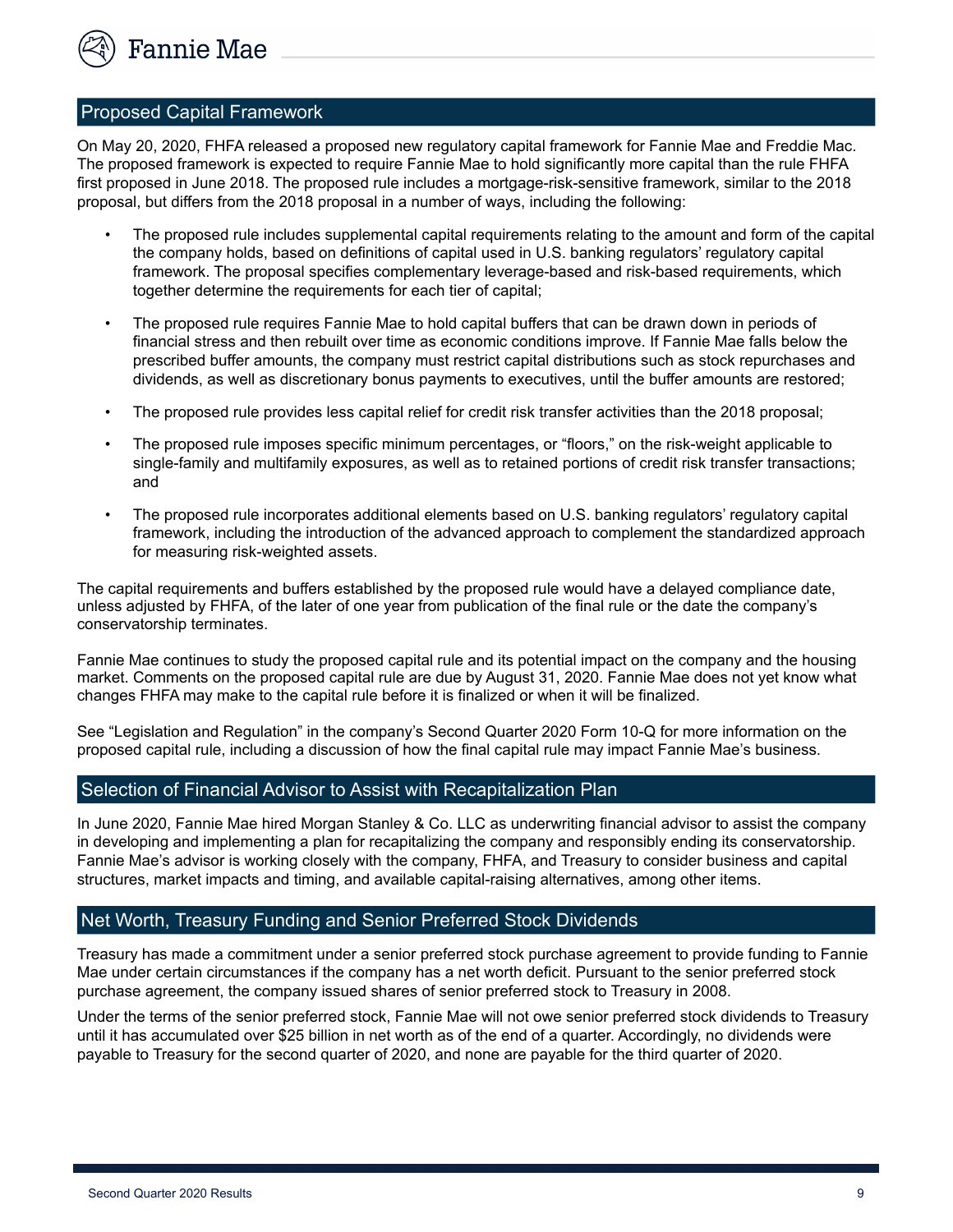

The charts below show information about Fannie Mae's net worth, the remaining amount of Treasury's funding commitment to Fannie Mae, senior preferred stock dividends the company has paid Treasury and funds the company has drawn from Treasury pursuant to its funding commitment.



- $<sup>(1)</sup>$  Aggregate amount of dividends the company has paid to Treasury on the senior preferred stock from 2008 through June 30, 2020. Under the</sup> terms of the senior preferred stock purchase agreement, dividend payments the company makes to Treasury do not offset its draws of funds from Treasury.
- $(2)$  Aggregate amount of funds the company has drawn from Treasury pursuant to the senior preferred stock purchase agreement from 2008 through June 30, 2020.

The aggregate liquidation preference of the senior preferred stock was \$135.4 billion as of June 30, 2020, unchanged from March 31, 2020 as a result of the decrease in the company's net worth during the first quarter of 2020. The aggregate liquidation preference of the senior preferred stock will increase to \$138.0 billion as of September 30, 2020 due to the \$2.5 billion increase in the company's net worth during the second quarter of 2020.

If the company were to draw additional funds from Treasury under the senior preferred stock purchase agreement with respect to a future period, the amount of remaining funding under the agreement would be reduced by the amount of the company's draw, and the aggregate liquidation preference of the senior preferred stock would increase by the amount of that draw.

For a description of the terms of the senior preferred stock purchase agreement and the senior preferred stock, see "Business—Conservatorship, Treasury Agreements and Housing Finance Reform" in the company's 2019 Form 10- K.

-

Fannie Mae's financial statements for the second quarter of 2020 are available in the accompanying Annex; however, investors and interested parties should read the company's Second Quarter 2020 Form 10-Q, which was filed today with the Securities and Exchange Commission and is available on Fannie Mae's website, www.fanniemae.com. The company provides further discussion of its financial results and condition, credit performance, and other matters in its Second Quarter 2020 Form 10-Q. Additional information about the company's financial and credit performance is contained in Fannie Mae's Q2 2020 Financial Supplement at www.fanniemae.com.

# # #

*In this release, the company has presented a number of estimates, forecasts, expectations, and other forwardlooking statements, including statements regarding: the company's business plans, the company's future business and financial results, the future impact of the COVID-19 pandemic on the company's business and financial results, the impact of FHFA's proposed capital framework on the company's business and results, future dividend payments to Treasury, and the future liquidation preference of the senior preferred stock. These estimates, forecasts, expectations, and statements are forward-looking statements based on the company's current assumptions*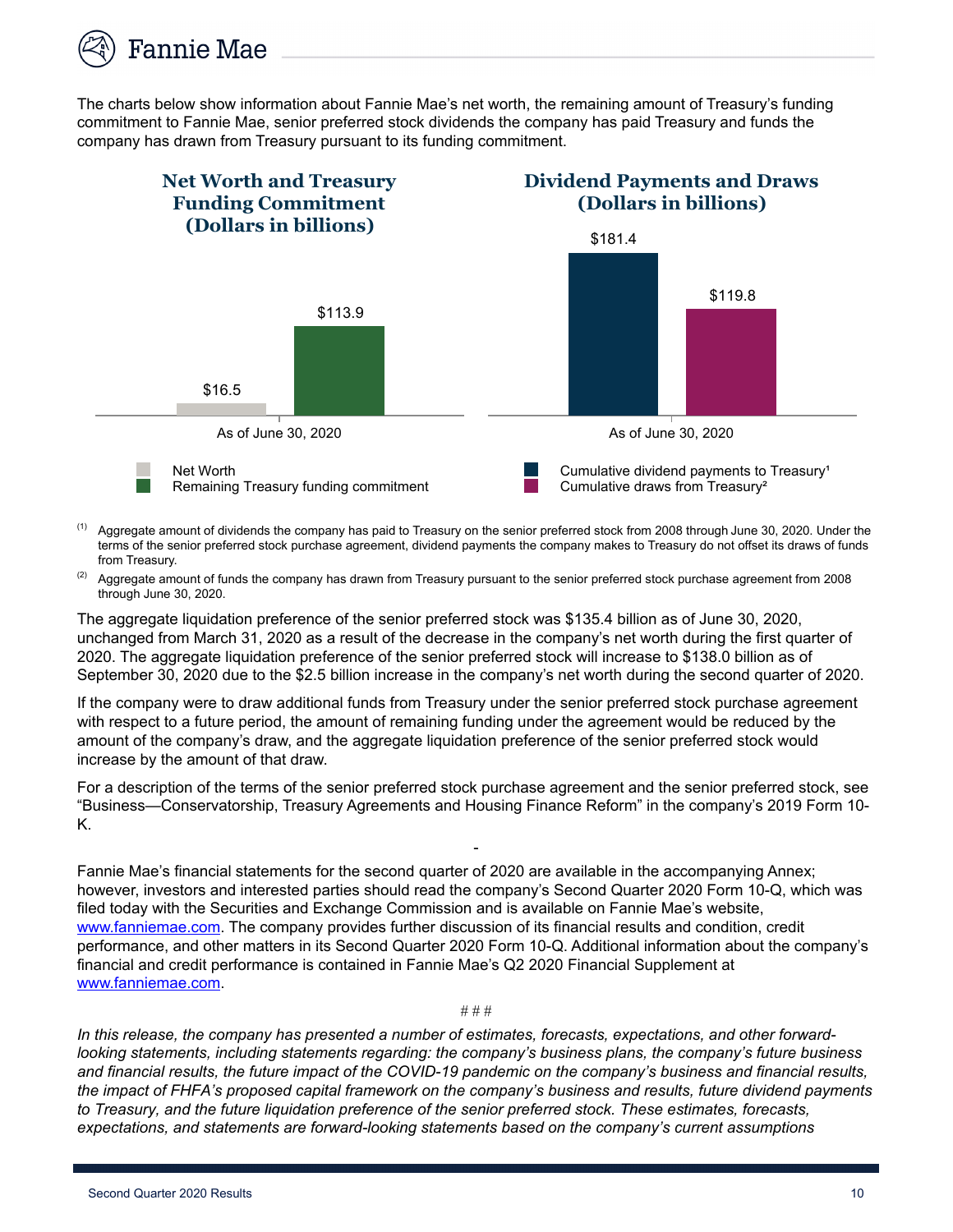

*regarding numerous factors and are subject to significant uncertainties and changes in circumstances. Actual results, and future projections, could be materially different from what is set forth in these forward-looking statements due to a variety of factors, including those described in "Forward-Looking Statements" and "Risk Factors" in the company's Second Quarter 2020 Form 10-Q and its 2019 Form 10-K.*

Fannie Mae provides website addresses in its news releases solely for readers' information. Other content or information appearing on these websites is not part of *this release.* 

Fannie Mae helps make the 30-year fixed-rate mortgage and affordable rental housing possible for millions of Americans. We partner with lenders to create housing *opportunities for families across the country. We are driving positive changes in housing finance to make the home buying process easier, while reducing costs and risk. To learn more, visit fanniemae.com and follow us on twitter.com/fanniemae.*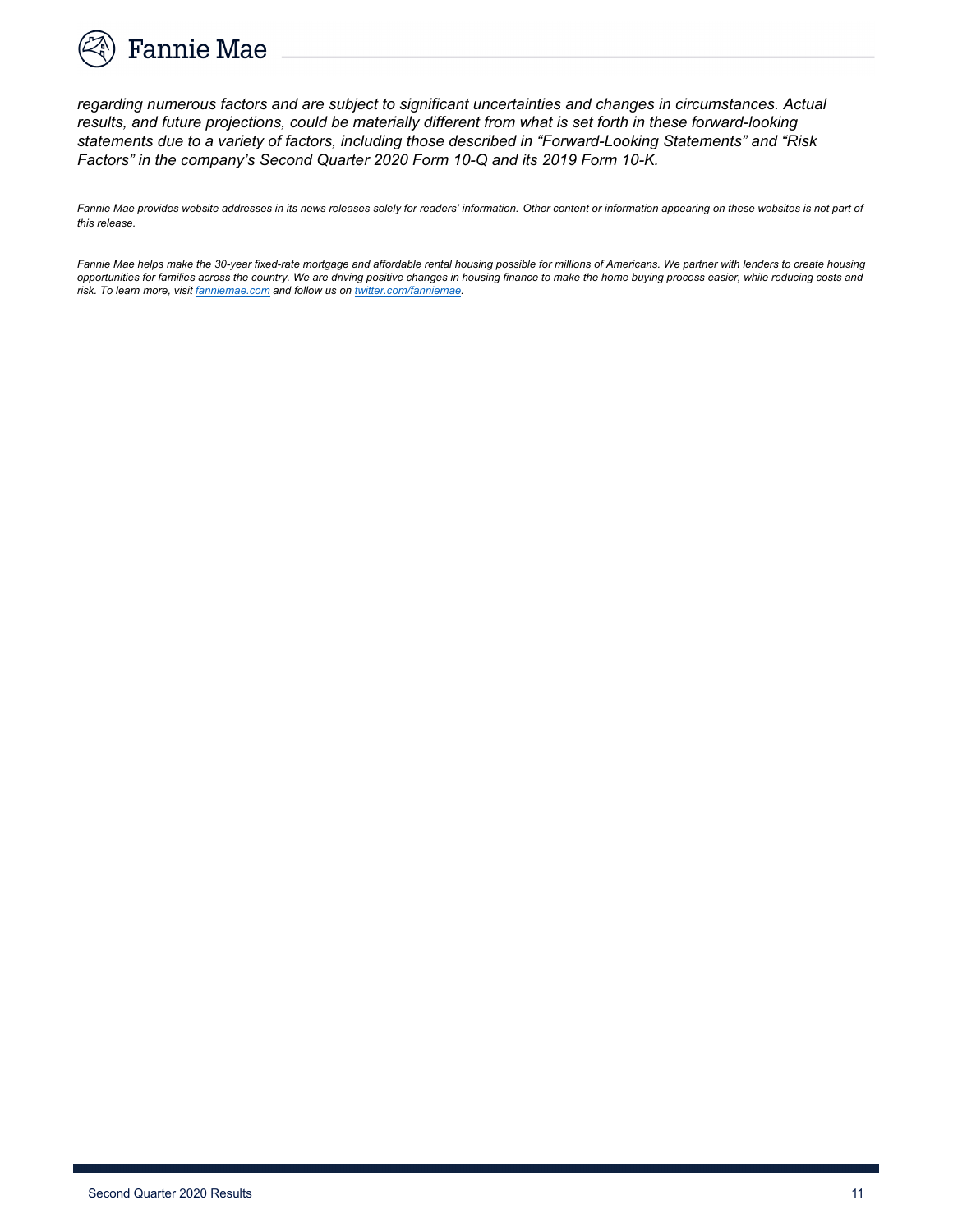

# **ANNEX**

## **FANNIE MAE**

#### **(In conservatorship) Condensed Consolidated Balance Sheets — (Unaudited)**

**(Dollars in millions)**

|                                                                                                                                                                                                           | As of                   |                      |  |  |  |  |
|-----------------------------------------------------------------------------------------------------------------------------------------------------------------------------------------------------------|-------------------------|----------------------|--|--|--|--|
|                                                                                                                                                                                                           | <b>June 30,</b><br>2020 | December 31,<br>2019 |  |  |  |  |
| <b>ASSETS</b>                                                                                                                                                                                             |                         |                      |  |  |  |  |
| Cash and cash equivalents                                                                                                                                                                                 | \$<br>54,510            | \$<br>21,184         |  |  |  |  |
| Restricted cash (includes \$58,581 and \$33,294, respectively, related to consolidated trusts)                                                                                                            | 65,714                  | 40.223               |  |  |  |  |
| Federal funds sold and securities purchased under agreements to resell or similar arrangements<br>Investments in securities:                                                                              | 25,450                  | 13,578               |  |  |  |  |
| Trading, at fair value (includes \$5,727 and \$3,037, respectively, pledged as collateral)<br>Available-for-sale, at fair value (with an amortized cost of \$1,990, net of allowance for credit losses of | 106,744                 | 48,123               |  |  |  |  |
| \$3 as of June 30, 2020)                                                                                                                                                                                  | 2,120                   | 2,404                |  |  |  |  |
| Total investments in securities                                                                                                                                                                           | 108,864                 | 50,527               |  |  |  |  |
| Mortgage loans:                                                                                                                                                                                           |                         |                      |  |  |  |  |
| Loans held for sale, at lower of cost or fair value                                                                                                                                                       | 7,580                   | 6,773                |  |  |  |  |
| Loans held for investment, at amortized cost:                                                                                                                                                             |                         |                      |  |  |  |  |
| Of Fannie Mae                                                                                                                                                                                             | 107,771                 | 94,911               |  |  |  |  |
| Of consolidated trusts                                                                                                                                                                                    | 3,356,950               | 3,241,494            |  |  |  |  |
| Total loans held for investment (includes \$7,303 and \$7,825, respectively, at fair value)                                                                                                               | 3,464,721               | 3,336,405            |  |  |  |  |
| Allowance for loan losses                                                                                                                                                                                 | (12,966)                | (9,016)              |  |  |  |  |
| Total loans held for investment, net of allowance                                                                                                                                                         | 3,451,755               | 3,327,389            |  |  |  |  |
| Total mortgage loans                                                                                                                                                                                      | 3,459,335               | 3,334,162            |  |  |  |  |
| Advances to lenders                                                                                                                                                                                       | 7,983                   | 6,453                |  |  |  |  |
| Deferred tax assets, net                                                                                                                                                                                  | 13,119                  | 11,910               |  |  |  |  |
| Accrued interest receivable, net (includes \$9,451 and \$8,172, respectively, related to consolidated trusts                                                                                              |                         |                      |  |  |  |  |
| and net of an allowance of \$172 as of June 30, 2020)                                                                                                                                                     | 9,679                   | 8,604                |  |  |  |  |
| Acquired property, net                                                                                                                                                                                    | 1,844                   | 2,366                |  |  |  |  |
| Other assets                                                                                                                                                                                              | 14,178                  | 14,312               |  |  |  |  |
| <b>Total assets</b>                                                                                                                                                                                       | \$3,760,676             | \$3,503,319          |  |  |  |  |
| <b>LIABILITIES AND EQUITY</b>                                                                                                                                                                             |                         |                      |  |  |  |  |
| Liabilities:                                                                                                                                                                                              |                         |                      |  |  |  |  |
| Accrued interest payable (includes \$9,312 and \$9,361, respectively, related to consolidated trusts)<br>Debt:                                                                                            | 10,054<br>\$            | \$<br>10,228         |  |  |  |  |
| Of Fannie Mae (includes \$4,546 and \$5,687, respectively, at fair value)                                                                                                                                 | 275,637                 | 182,247              |  |  |  |  |
| Of consolidated trusts (includes \$23,883 and \$21,880, respectively, at fair value)                                                                                                                      | 3,444,338               | 3,285,139            |  |  |  |  |
| Other liabilities (includes \$1,638 and \$376, respectively, related to consolidated trusts)                                                                                                              | 14,170                  | 11,097               |  |  |  |  |
| <b>Total liabilities</b>                                                                                                                                                                                  | 3,744,199               | 3,488,711            |  |  |  |  |
| Commitments and contingencies (Note 13)                                                                                                                                                                   |                         |                      |  |  |  |  |
| Fannie Mae stockholders' equity:                                                                                                                                                                          |                         |                      |  |  |  |  |
| Senior preferred stock (liquidation preference of \$135,444 and \$131,178, respectively)                                                                                                                  | 120,836                 | 120.836              |  |  |  |  |
| Preferred stock, 700,000,000 shares are authorized-555,374,922 shares issued and outstanding<br>Common stock, no par value, no maximum authorization-1,308,762,703 shares issued and                      | 19,130                  | 19,130               |  |  |  |  |
| 1,158,087,567 shares outstanding                                                                                                                                                                          | 687                     | 687                  |  |  |  |  |
| <b>Accumulated deficit</b>                                                                                                                                                                                | (116,909)               | (118, 776)           |  |  |  |  |
| Accumulated other comprehensive income                                                                                                                                                                    | 133                     | 131                  |  |  |  |  |
| Treasury stock, at cost, 150,675,136 shares                                                                                                                                                               | (7,400)                 | (7,400)              |  |  |  |  |
| Total stockholders' equity (See Note 1: Senior Preferred Stock Purchase Agreement and Senior<br>Preferred Stock for information on the related dividend obligation and liquidation preference)            | 16,477                  | 14,608               |  |  |  |  |
| Total liabilities and equity                                                                                                                                                                              | \$3,760,676             | \$3,503,319          |  |  |  |  |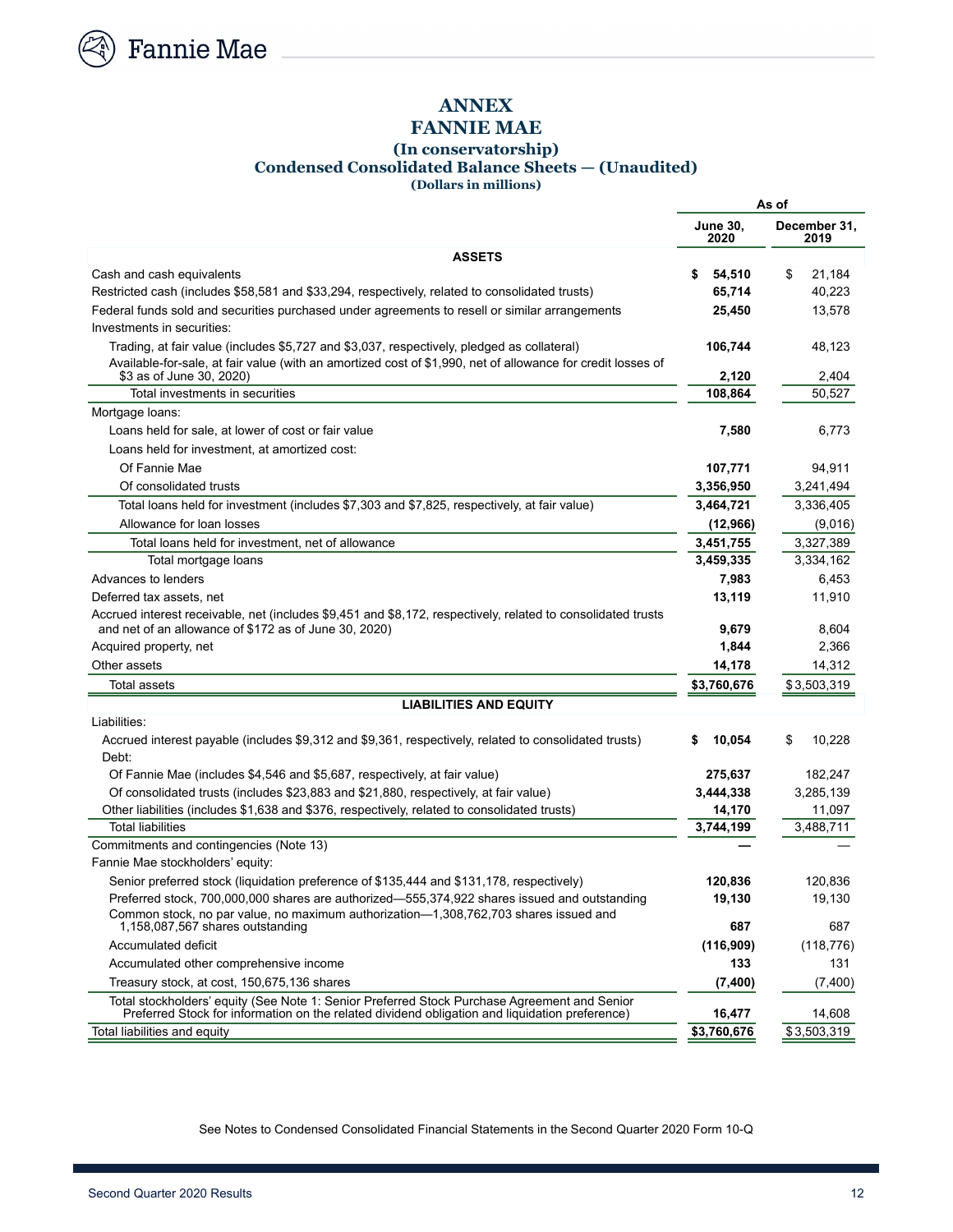

## **FANNIE MAE**

**(In conservatorship)**

## **Condensed Consolidated Statements of Operations and Comprehensive Income — (Unaudited)**

**(Dollars in millions, except per share amounts)**

|                                                                                   |             | Ended June 30,      | <b>For the Three Months</b> | <b>For the Six Months</b><br>Ended June 30, |                          |  |  |  |
|-----------------------------------------------------------------------------------|-------------|---------------------|-----------------------------|---------------------------------------------|--------------------------|--|--|--|
|                                                                                   | 2020        |                     | 2019                        | 2020                                        | 2019                     |  |  |  |
| Interest income:                                                                  |             |                     |                             |                                             |                          |  |  |  |
| <b>Trading securities</b>                                                         | \$          | \$<br>219           | 432                         | \$<br>535                                   | \$<br>859                |  |  |  |
| Available-for-sale securities<br>Mortgage loans                                   | 27,007      | 26                  | 45<br>29,511                | 57<br>55,945                                | 98<br>59,373             |  |  |  |
| Federal funds sold and securities purchased under agreements to resell or similar |             |                     |                             |                                             |                          |  |  |  |
| arrangements                                                                      |             | 14                  | 257                         | 121                                         | 520                      |  |  |  |
| Other                                                                             |             | 25                  | 41                          | 59                                          | 73                       |  |  |  |
| Total interest income                                                             | 27,291      |                     | 30,286                      | 56,717                                      | 60,923                   |  |  |  |
| Interest expense:                                                                 |             |                     |                             |                                             |                          |  |  |  |
| Short-term debt                                                                   |             | (54)                | (119)                       | (156)                                       | (244)                    |  |  |  |
| Long-term debt                                                                    | (21, 460)   |                     | (24, 940)                   | (45, 437)                                   | (50, 656)                |  |  |  |
| Total interest expense                                                            | (21, 514)   |                     | (25,059)                    | (45, 593)                                   | (50,900)                 |  |  |  |
| Net interest income                                                               | 5,777       |                     | 5,227                       | 11,124                                      | 10,023                   |  |  |  |
| Benefit (provision) for credit losses                                             |             | (12)                | 1,225                       | (2, 595)                                    | 1,875                    |  |  |  |
| Net interest income after benefit (provision) for credit losses                   | 5,765       |                     | 6,452                       | 8,529                                       | 11,898                   |  |  |  |
| Investment gains (losses), net                                                    |             | 149                 | 461                         | (9)                                         | 594                      |  |  |  |
| Fair value losses, net                                                            | (1,018)     |                     | (754)                       | (1, 294)                                    | (1,585)                  |  |  |  |
| Fee and other income                                                              |             | 90                  | 113                         | 210                                         | 247                      |  |  |  |
| Non-interest loss                                                                 |             | (779)               | (180)                       | (1,093)                                     | (744)                    |  |  |  |
| Administrative expenses:                                                          |             |                     |                             |                                             |                          |  |  |  |
| Salaries and employee benefits                                                    |             | (382)               | (376)                       | (775)                                       | (762)                    |  |  |  |
| <b>Professional services</b>                                                      |             | (231)               | (233)                       | (443)                                       | (458)                    |  |  |  |
| Other administrative expenses                                                     |             | (141)               | (135)                       | (285)                                       | (268)                    |  |  |  |
| Total administrative expenses                                                     |             | (754)               | (744)                       | (1,503)                                     | (1,488)                  |  |  |  |
| Foreclosed property expense                                                       |             | (10)                | (128)                       | (90)                                        | (268)                    |  |  |  |
| Temporary Payroll Tax Cut Continuation Act of 2011 ("TCCA") fees                  |             | (660)               | (600)                       | (1, 297)                                    | (1, 193)                 |  |  |  |
| Credit enhancement expense                                                        |             | (360)               | (276)                       | (736)                                       | (492)                    |  |  |  |
| Change in expected credit enhancement recoveries                                  |             | 273                 |                             | 461                                         |                          |  |  |  |
| Other expenses, net                                                               |             | (261)               | (203)                       | (479)                                       | (365)                    |  |  |  |
| Total expenses                                                                    | (1, 772)    |                     | (1,951)                     | (3,644)                                     | (3,806)                  |  |  |  |
| Income before federal income taxes                                                | 3,214       |                     | 4,321                       | 3,792                                       | 7,348                    |  |  |  |
| Provision for federal income taxes                                                |             | (669)               | (889)                       | (786)                                       | (1, 516)                 |  |  |  |
| Net income                                                                        | 2,545       |                     | 3,432                       | 3,006                                       | 5,832                    |  |  |  |
| Other comprehensive income (loss):                                                |             |                     |                             |                                             |                          |  |  |  |
| Changes in unrealized losses on available-for-sale securities, net of             |             |                     | (65)                        | 7                                           |                          |  |  |  |
| reclassification adjustments and taxes<br>Other, net of taxes                     |             | (11)                | (2)                         |                                             | (101)                    |  |  |  |
| Total other comprehensive income (loss)                                           |             | (2)<br>(13)         | (67)                        | (5)<br>$\mathbf{2}$                         | (5)<br>(106)             |  |  |  |
| Total comprehensive income                                                        | \$<br>2,532 | \$                  | 3,365                       | 3,008<br>\$                                 | \$<br>5,726              |  |  |  |
| Net income                                                                        | \$<br>2,545 |                     | 3,432                       | \$<br>3,006                                 | $\overline{\$}$<br>5,832 |  |  |  |
| Dividends distributed or amounts attributable to senior preferred stock           | (2, 532)    |                     | (3, 365)                    | (3,008)                                     | (5, 726)                 |  |  |  |
| Net income (loss) attributable to common stockholders                             | \$          | $\frac{\$}{}$<br>13 | 67                          | $\frac{\$}{}$<br><u>(2)</u>                 | $\frac{1}{2}$<br>106     |  |  |  |
| Earnings per share:                                                               |             |                     |                             |                                             |                          |  |  |  |
| Basic                                                                             | \$<br>0.00  | \$                  | 0.01                        | \$<br>0.00                                  | \$<br>0.02               |  |  |  |
| Diluted                                                                           |             | 0.00                | 0.01                        | 0.00                                        | 0.02                     |  |  |  |
| Weighted-average common shares outstanding:                                       |             |                     |                             |                                             |                          |  |  |  |
| Basic                                                                             | 5,867       |                     | 5,762                       | 5,867                                       | 5,762                    |  |  |  |
| <b>Diluted</b>                                                                    | 5,893       |                     | 5,893                       | 5,867                                       | 5,893                    |  |  |  |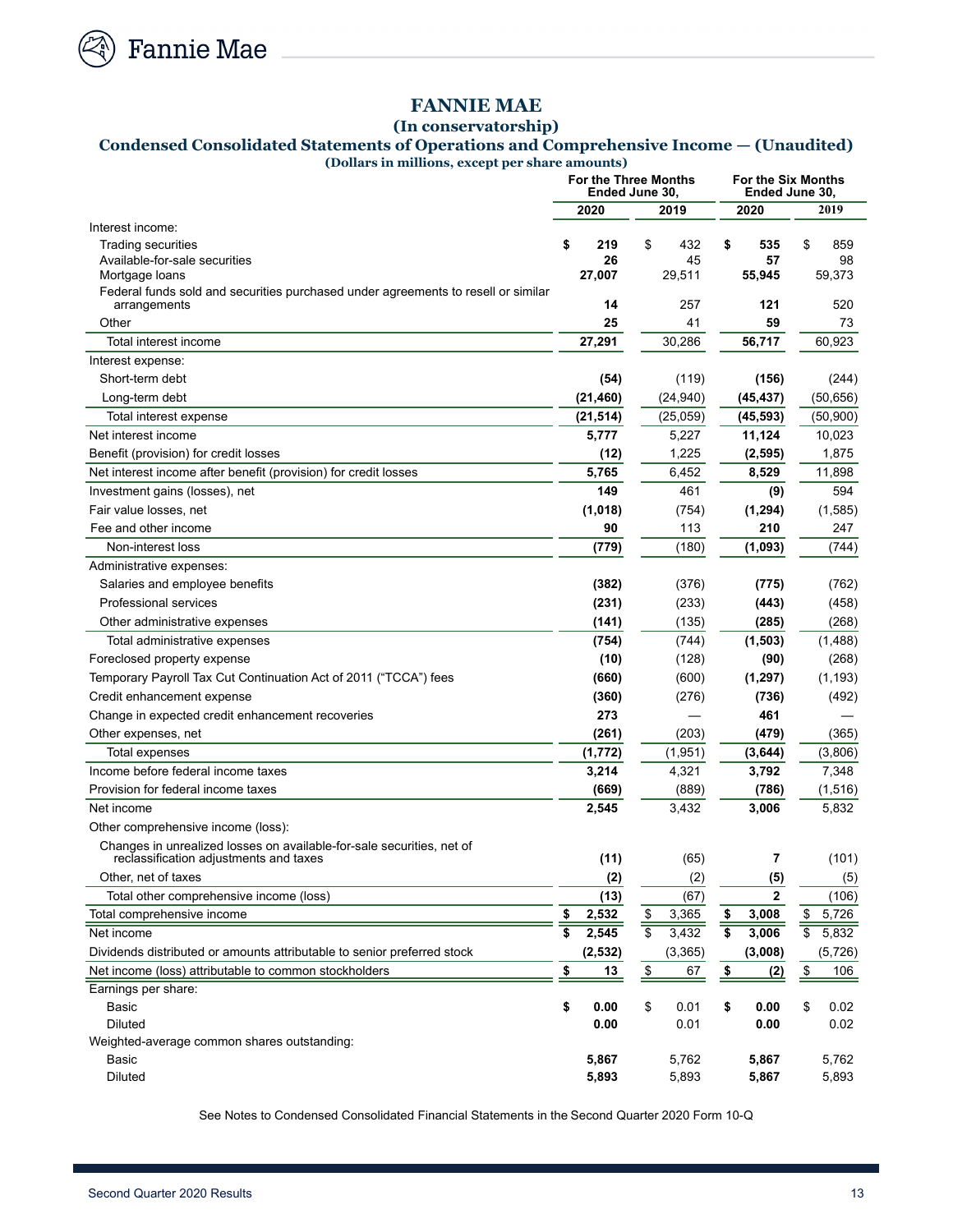

**Fannie Mae** 

## **FANNIE MAE**

#### **(In conservatorship) Condensed Consolidated Statements of Cash Flows — (Unaudited) (Dollars in millions)**

|                                                                                                              | For the Six Months<br>Ended June 30. |             |
|--------------------------------------------------------------------------------------------------------------|--------------------------------------|-------------|
|                                                                                                              | 2020                                 | 2019        |
| Net cash provided by (used in) operating activities                                                          | \$ (39, 322)                         | \$<br>2,180 |
| Cash flows provided by (used in) investing activities:                                                       |                                      |             |
| Proceeds from maturities and paydowns of trading securities held for investment                              | 23                                   | 28          |
| Proceeds from sales of trading securities held for investment                                                |                                      | 49          |
| Proceeds from maturities and paydowns of available-for-sale securities                                       | 189                                  | 268         |
| Proceeds from sales of available-for-sale securities                                                         | 121                                  | 376         |
| Purchases of loans held for investment                                                                       | (293, 666)                           | (90, 612)   |
| Proceeds from repayments of loans acquired as held for investment of Fannie Mae                              | 4,634                                | 5,557       |
| Proceeds from sales of loans acquired as held for investment of Fannie Mae                                   | 427                                  | 5,821       |
| Proceeds from repayments and sales of loans acquired as held for investment of consolidated trusts           | 448.375                              | 211,956     |
| Advances to lenders                                                                                          | (123, 805)                           | (54, 440)   |
| Proceeds from disposition of acquired property and preforeclosure sales                                      | 3,239                                | 3,870       |
| Net change in federal funds sold and securities purchased under agreements to resell or similar arrangements | (11, 872)                            | 13,376      |
| Other, net                                                                                                   | (937)                                | (743)       |
| Net cash provided by investing activities                                                                    | 26,728                               | 95,506      |
| Cash flows provided by (used in) financing activities:                                                       |                                      |             |
| Proceeds from issuance of debt of Fannie Mae                                                                 | 393,641                              | 374,284     |
| Payments to redeem debt of Fannie Mae                                                                        | (299, 933)                           | (389, 779)  |
| Proceeds from issuance of debt of consolidated trusts                                                        | 401,749                              | 158,970     |
| Payments to redeem debt of consolidated trusts                                                               | (423, 582)                           | (224, 145)  |
| Payments of cash dividends on senior preferred stock to Treasury                                             |                                      | (5,601)     |
| Other, net                                                                                                   | (464)                                | 132         |
| Net cash provided by (used in) financing activities                                                          | 71,411                               | (86, 139)   |
| Net increase in cash, cash equivalents and restricted cash                                                   | 58,817                               | 11,547      |
| Cash, cash equivalents and restricted cash at beginning of period                                            | 61,407                               | 49,423      |
| Cash, cash equivalents and restricted cash at end of period                                                  | \$120,224                            | \$60,970    |
|                                                                                                              |                                      |             |
| Cash paid during the period for:                                                                             |                                      |             |
| Interest                                                                                                     | \$57,733                             | \$57,637    |
| Income taxes                                                                                                 |                                      | 700         |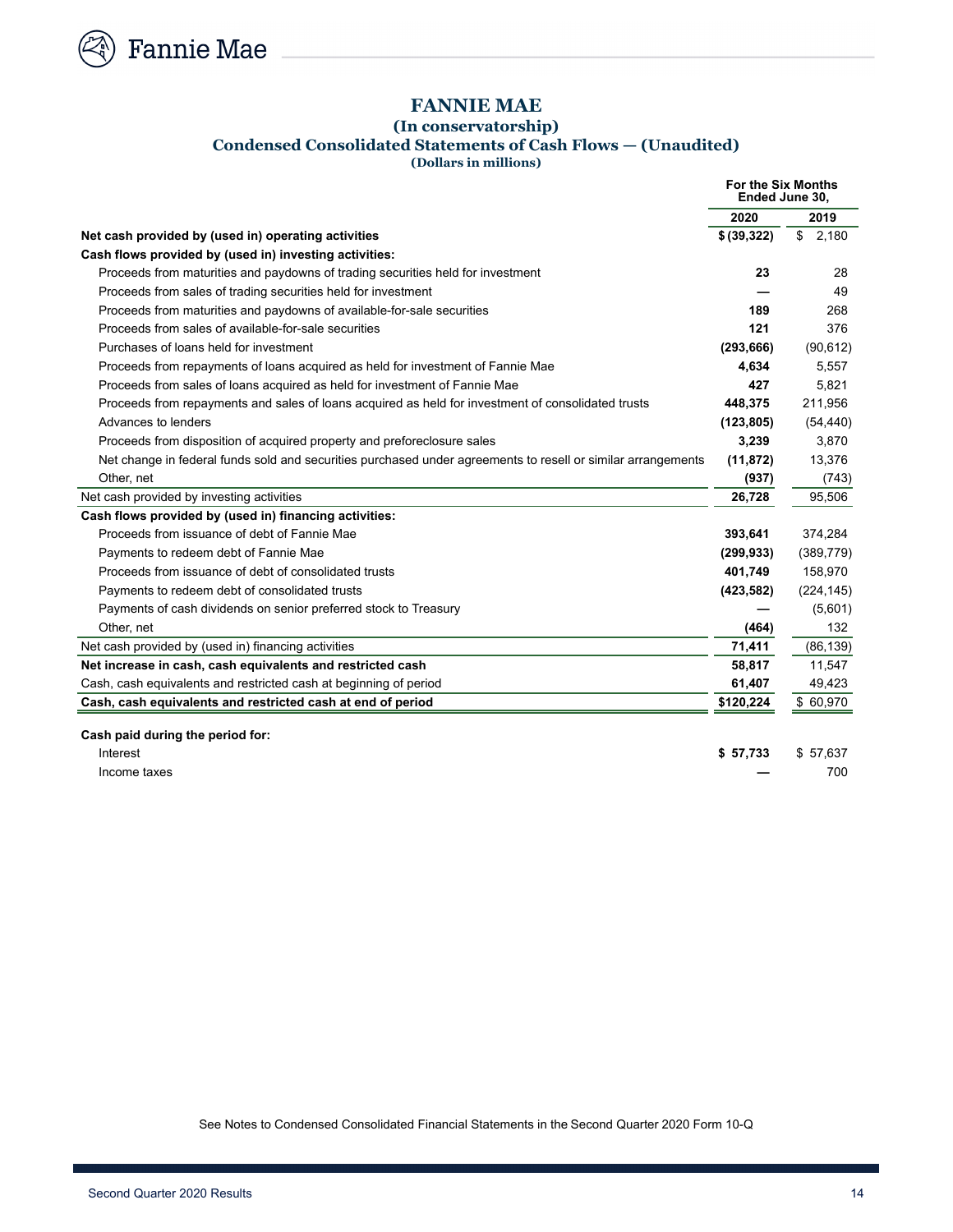

## **FANNIE MAE**

#### **(In conservatorship) Condensed Consolidated Statements of Changes in Equity (Deficit) — (Unaudited) (Dollars and shares in millions)**

|                                                                                            | <b>Fannie Mae Stockholders' Equity (Deficit)</b> |                                                            |       |                                  |                        |           |    |                                  |      |                          |                 |          |  |  |
|--------------------------------------------------------------------------------------------|--------------------------------------------------|------------------------------------------------------------|-------|----------------------------------|------------------------|-----------|----|----------------------------------|------|--------------------------|-----------------|----------|--|--|
|                                                                                            | <b>Shares Outstanding</b>                        |                                                            |       |                                  |                        |           |    |                                  |      | <b>Accumulated</b>       |                 |          |  |  |
|                                                                                            | <b>Senior</b><br>Preferred                       | Senior<br>Preferred<br>Preferred<br>Common<br><b>Stock</b> |       | <b>Preferred</b><br><b>Stock</b> | Common<br><b>Stock</b> |           |    | Other<br>Comprehensive<br>Income |      | Treasury<br><b>Stock</b> | Total<br>Equity |          |  |  |
| Balance as of March 31, 2020                                                               |                                                  | 556                                                        | 1,158 | \$120,836                        | \$19,130               | 687<br>\$ | \$ | (119, 454)                       | \$   | 146                      | \$ (7,400)      | \$13,945 |  |  |
| Senior preferred stock dividends paid                                                      |                                                  |                                                            |       |                                  |                        |           |    |                                  |      |                          |                 |          |  |  |
| Comprehensive income:                                                                      |                                                  |                                                            |       |                                  |                        |           |    |                                  |      |                          |                 |          |  |  |
| Net income                                                                                 |                                                  |                                                            |       |                                  |                        |           |    | 2,545                            |      |                          |                 | 2,545    |  |  |
| Other comprehensive income, net of tax effect:                                             |                                                  |                                                            |       |                                  |                        |           |    |                                  |      |                          |                 |          |  |  |
| Changes in net unrealized gains on available-<br>for-sale securities (net of taxes of \$3) |                                                  |                                                            |       |                                  |                        |           |    |                                  |      | (11)                     |                 | (11)     |  |  |
| Reclassification adjustment for gains included in<br>net income (net of taxes of \$0)      |                                                  |                                                            |       |                                  |                        |           |    |                                  |      |                          |                 |          |  |  |
| Other (net of taxes of \$0)                                                                |                                                  |                                                            |       |                                  |                        |           |    |                                  |      | (2)                      |                 | (2)      |  |  |
| Total comprehensive income                                                                 |                                                  |                                                            |       |                                  |                        |           |    |                                  |      |                          |                 | 2,532    |  |  |
| Balance as of June 30, 2020                                                                |                                                  | 556                                                        | 1,158 | \$120,836                        | \$19,130               | 687<br>\$ | \$ | (116,909)                        | - \$ | 133                      | \$ (7,400)      | \$16,477 |  |  |

|                                                                                                  | <b>Fannie Mae Stockholders' Equity (Deficit)</b> |                           |        |                                     |                           |                        |                               |                                         |                          |                 |  |  |  |
|--------------------------------------------------------------------------------------------------|--------------------------------------------------|---------------------------|--------|-------------------------------------|---------------------------|------------------------|-------------------------------|-----------------------------------------|--------------------------|-----------------|--|--|--|
|                                                                                                  |                                                  | <b>Shares Outstanding</b> |        |                                     |                           |                        |                               | <b>Accumulated</b>                      |                          |                 |  |  |  |
|                                                                                                  | <b>Senior</b><br>Preferred                       | Preferred                 | Common | Senior<br>Preferred<br><b>Stock</b> | Preferred<br><b>Stock</b> | Common<br><b>Stock</b> | Accumulated<br><b>Deficit</b> | Other<br><b>Comprehensive</b><br>Income | Treasurv<br><b>Stock</b> | Total<br>Equity |  |  |  |
| Balance as of December 31, 2019                                                                  |                                                  | 556                       | 1,158  | \$120,836                           | \$19,130                  | 687<br>S               | (118, 776)<br>\$              | 131<br>- \$                             | \$ (7,400)               | \$14,608        |  |  |  |
| Transition impact, net of tax, from the adoption of<br>the current expected credit loss standard |                                                  |                           |        |                                     |                           |                        | (1, 139)                      |                                         |                          | (1, 139)        |  |  |  |
| Balance as of January 1, 2020, adjusted                                                          |                                                  | 556                       | 1,158  | 120,836                             | 19,130                    | 687                    | (119, 915)                    | 131                                     | (7,400)                  | 13,469          |  |  |  |
| Senior preferred stock dividends paid                                                            |                                                  |                           |        |                                     |                           |                        |                               |                                         |                          |                 |  |  |  |
| Comprehensive income:                                                                            |                                                  |                           |        |                                     |                           |                        |                               |                                         |                          |                 |  |  |  |
| Net income                                                                                       |                                                  |                           |        |                                     |                           |                        | 3,006                         |                                         |                          | 3,006           |  |  |  |
| Other comprehensive income, net of tax effect:                                                   |                                                  |                           |        |                                     |                           |                        |                               |                                         |                          |                 |  |  |  |
| Changes in net unrealized gains on available-<br>for-sale securities (net of taxes of \$1)       |                                                  |                           |        |                                     |                           |                        |                               | 4                                       |                          |                 |  |  |  |
| Reclassification adjustment for gains included in<br>net income (net of taxes of \$1)            |                                                  |                           |        |                                     |                           |                        |                               | 3                                       |                          | 3               |  |  |  |
| Other (net of taxes of \$1)                                                                      |                                                  |                           |        |                                     |                           |                        |                               | (5)                                     |                          | (5)             |  |  |  |
| Total comprehensive income                                                                       |                                                  |                           |        |                                     |                           |                        |                               |                                         |                          | 3,008           |  |  |  |
| Balance as of June 30, 2020                                                                      |                                                  | 556                       | 1.158  | \$120,836                           | \$19.130                  | 687                    | (116,909)<br>\$               | 133<br>- \$                             | \$(7,400)                | \$16,477        |  |  |  |